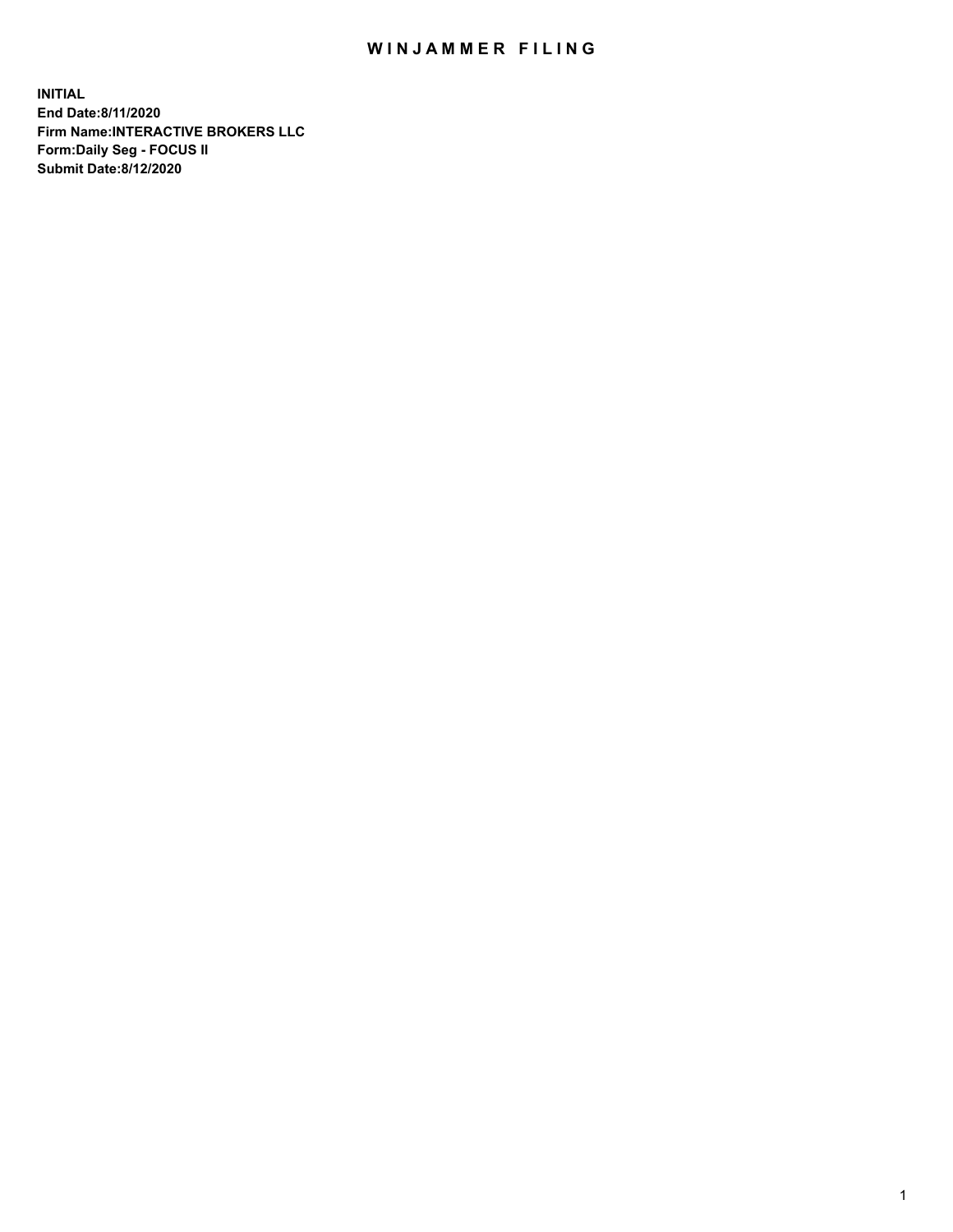**INITIAL End Date:8/11/2020 Firm Name:INTERACTIVE BROKERS LLC Form:Daily Seg - FOCUS II Submit Date:8/12/2020 Daily Segregation - Cover Page**

| Name of Company                                                                                                                                                                                                                                                                                                                | <b>INTERACTIVE BROKERS LLC</b>                                                   |
|--------------------------------------------------------------------------------------------------------------------------------------------------------------------------------------------------------------------------------------------------------------------------------------------------------------------------------|----------------------------------------------------------------------------------|
| <b>Contact Name</b>                                                                                                                                                                                                                                                                                                            | James Menicucci                                                                  |
| <b>Contact Phone Number</b>                                                                                                                                                                                                                                                                                                    | 203-618-8085                                                                     |
| <b>Contact Email Address</b>                                                                                                                                                                                                                                                                                                   | jmenicucci@interactivebrokers.c<br>om                                            |
| FCM's Customer Segregated Funds Residual Interest Target (choose one):<br>a. Minimum dollar amount: ; or<br>b. Minimum percentage of customer segregated funds required:% ; or<br>c. Dollar amount range between: and; or<br>d. Percentage range of customer segregated funds required between:% and%.                         | <u>0</u><br>$\overline{\mathbf{0}}$<br>155,000,000 245,000,000<br>0 <sub>0</sub> |
| FCM's Customer Secured Amount Funds Residual Interest Target (choose one):<br>a. Minimum dollar amount: ; or<br>b. Minimum percentage of customer secured funds required:% ; or<br>c. Dollar amount range between: and; or<br>d. Percentage range of customer secured funds required between:% and%.                           | <u>0</u><br>$\overline{\mathbf{0}}$<br>80,000,000 120,000,000<br>0 <sub>0</sub>  |
| FCM's Cleared Swaps Customer Collateral Residual Interest Target (choose one):<br>a. Minimum dollar amount: ; or<br>b. Minimum percentage of cleared swaps customer collateral required:% ; or<br>c. Dollar amount range between: and; or<br>d. Percentage range of cleared swaps customer collateral required between:% and%. | <u>0</u><br>$\underline{\mathbf{0}}$<br>0 <sub>0</sub><br>0 <sub>0</sub>         |

Attach supporting documents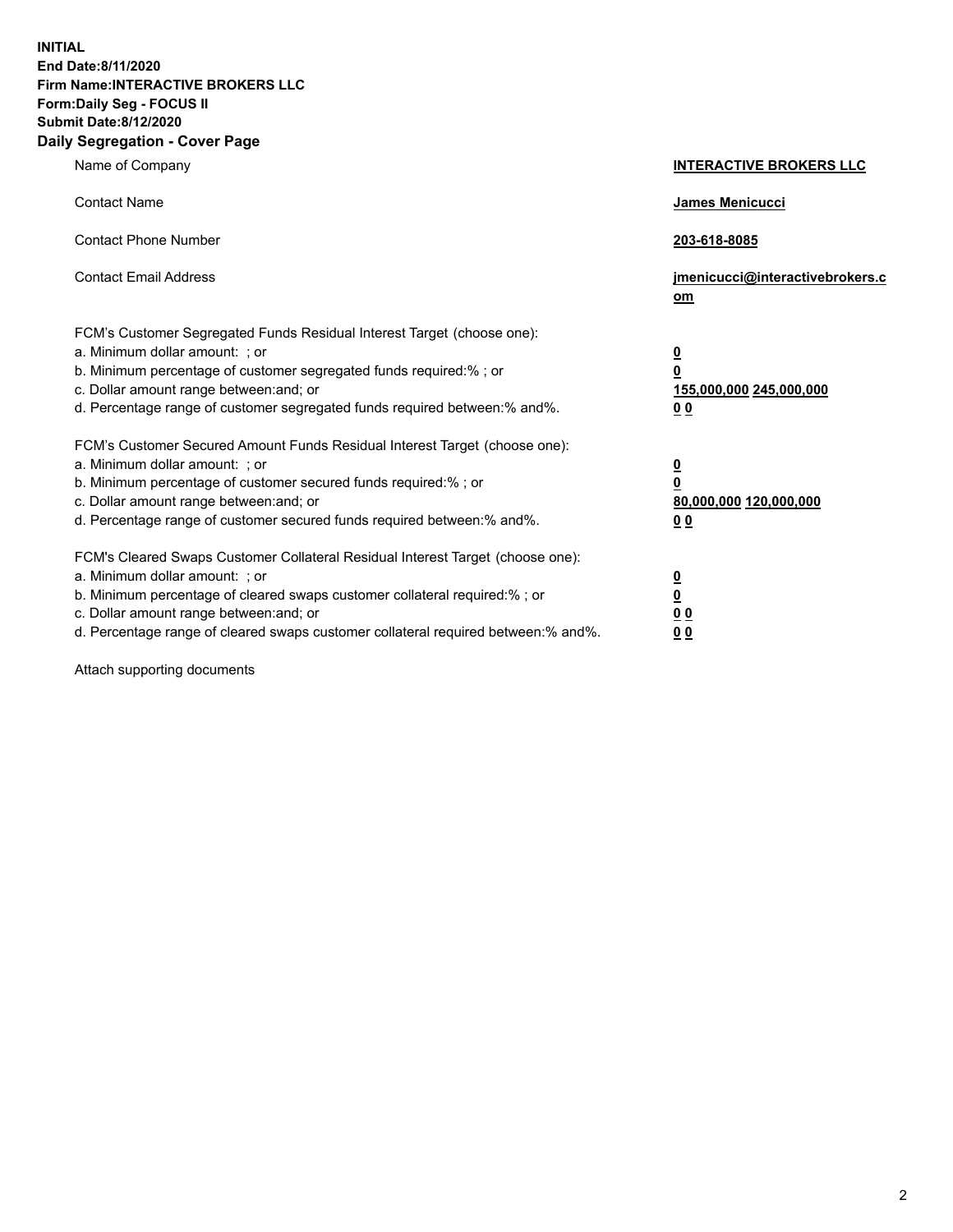## **INITIAL End Date:8/11/2020 Firm Name:INTERACTIVE BROKERS LLC Form:Daily Seg - FOCUS II Submit Date:8/12/2020**

|     | <b>Daily Segregation - Secured Amounts</b>                                                                 |                                      |
|-----|------------------------------------------------------------------------------------------------------------|--------------------------------------|
|     | Foreign Futures and Foreign Options Secured Amounts                                                        |                                      |
|     | Amount required to be set aside pursuant to law, rule or regulation of a foreign                           | $0$ [7305]                           |
|     | government or a rule of a self-regulatory organization authorized thereunder                               |                                      |
| 1.  | Net ledger balance - Foreign Futures and Foreign Option Trading - All Customers                            |                                      |
|     | A. Cash                                                                                                    | 626,018,215 [7315]                   |
|     | B. Securities (at market)                                                                                  | $0$ [7317]                           |
| 2.  | Net unrealized profit (loss) in open futures contracts traded on a foreign board of trade                  | 359,121 [7325]                       |
| 3.  | Exchange traded options                                                                                    |                                      |
|     | a. Market value of open option contracts purchased on a foreign board of trade                             | 2,932,736 [7335]                     |
|     | b. Market value of open contracts granted (sold) on a foreign board of trade                               | -1,428,434 [7337]                    |
| 4.  | Net equity (deficit) (add lines 1. 2. and 3.)                                                              | 627,881,638 [7345]                   |
| 5.  | Account liquidating to a deficit and account with a debit balances - gross amount                          | <b>5,677</b> [7351]                  |
|     | Less: amount offset by customer owned securities                                                           | 0 [7352] 5,677 [7354]                |
| 6.  | Amount required to be set aside as the secured amount - Net Liquidating Equity                             | 627,887,315 [7355]                   |
|     | Method (add lines 4 and 5)                                                                                 |                                      |
| 7.  | Greater of amount required to be set aside pursuant to foreign jurisdiction (above) or line                | 627,887,315 [7360]                   |
|     | 6.                                                                                                         |                                      |
|     | FUNDS DEPOSITED IN SEPARATE REGULATION 30.7 ACCOUNTS                                                       |                                      |
| 1.  | Cash in banks                                                                                              |                                      |
|     | A. Banks located in the United States                                                                      | 111,330,557 [7500]                   |
|     | B. Other banks qualified under Regulation 30.7                                                             | 0 [7520] 111,330,557 [7530]          |
| 2.  | Securities                                                                                                 |                                      |
|     | A. In safekeeping with banks located in the United States                                                  | 479,905,000 [7540]                   |
|     | B. In safekeeping with other banks qualified under Regulation 30.7                                         | 0 [7560] 479,905,000 [7570]          |
| 3.  | Equities with registered futures commission merchants                                                      |                                      |
|     | A. Cash                                                                                                    | $0$ [7580]                           |
|     | <b>B.</b> Securities                                                                                       | $0$ [7590]                           |
|     | C. Unrealized gain (loss) on open futures contracts                                                        | $0$ [7600]                           |
|     | D. Value of long option contracts                                                                          | 0 [7610]                             |
|     | E. Value of short option contracts                                                                         | 0 [7615] 0 [7620]                    |
| 4.  | Amounts held by clearing organizations of foreign boards of trade                                          |                                      |
|     | A. Cash                                                                                                    | $0$ [7640]                           |
|     | <b>B.</b> Securities                                                                                       | <u>0</u> [7650]                      |
|     | C. Amount due to (from) clearing organization - daily variation                                            | $0$ [7660]                           |
|     | D. Value of long option contracts                                                                          | $0$ [7670]                           |
|     | E. Value of short option contracts                                                                         | 0 [7675] 0 [7680]                    |
| 5.  | Amounts held by members of foreign boards of trade                                                         |                                      |
|     | A. Cash                                                                                                    | 157,218,631 [7700]                   |
|     | <b>B.</b> Securities                                                                                       | $0$ [7710]                           |
|     | C. Unrealized gain (loss) on open futures contracts                                                        | -2,395,466 [7720]                    |
|     | D. Value of long option contracts                                                                          | 2,932,736 [7730]                     |
|     | E. Value of short option contracts                                                                         | <u>-1,428,434</u> [7735] 156,327,467 |
|     |                                                                                                            | $[7740]$                             |
| 6.  | Amounts with other depositories designated by a foreign board of trade                                     | $0$ [7760]                           |
| 7.  | Segregated funds on hand                                                                                   | $0$ [7765]                           |
| 8.  | Total funds in separate section 30.7 accounts                                                              | 747,563,024 [7770]                   |
| 9.  | Excess (deficiency) Set Aside for Secured Amount (subtract line 7 Secured Statement<br>Page 1 from Line 8) | 119,675,709 [7380]                   |
| 10. | Management Target Amount for Excess funds in separate section 30.7 accounts                                | 80,000,000 [7780]                    |
| 11. | Excess (deficiency) funds in separate 30.7 accounts over (under) Management Target                         | 39,675,709 [7785]                    |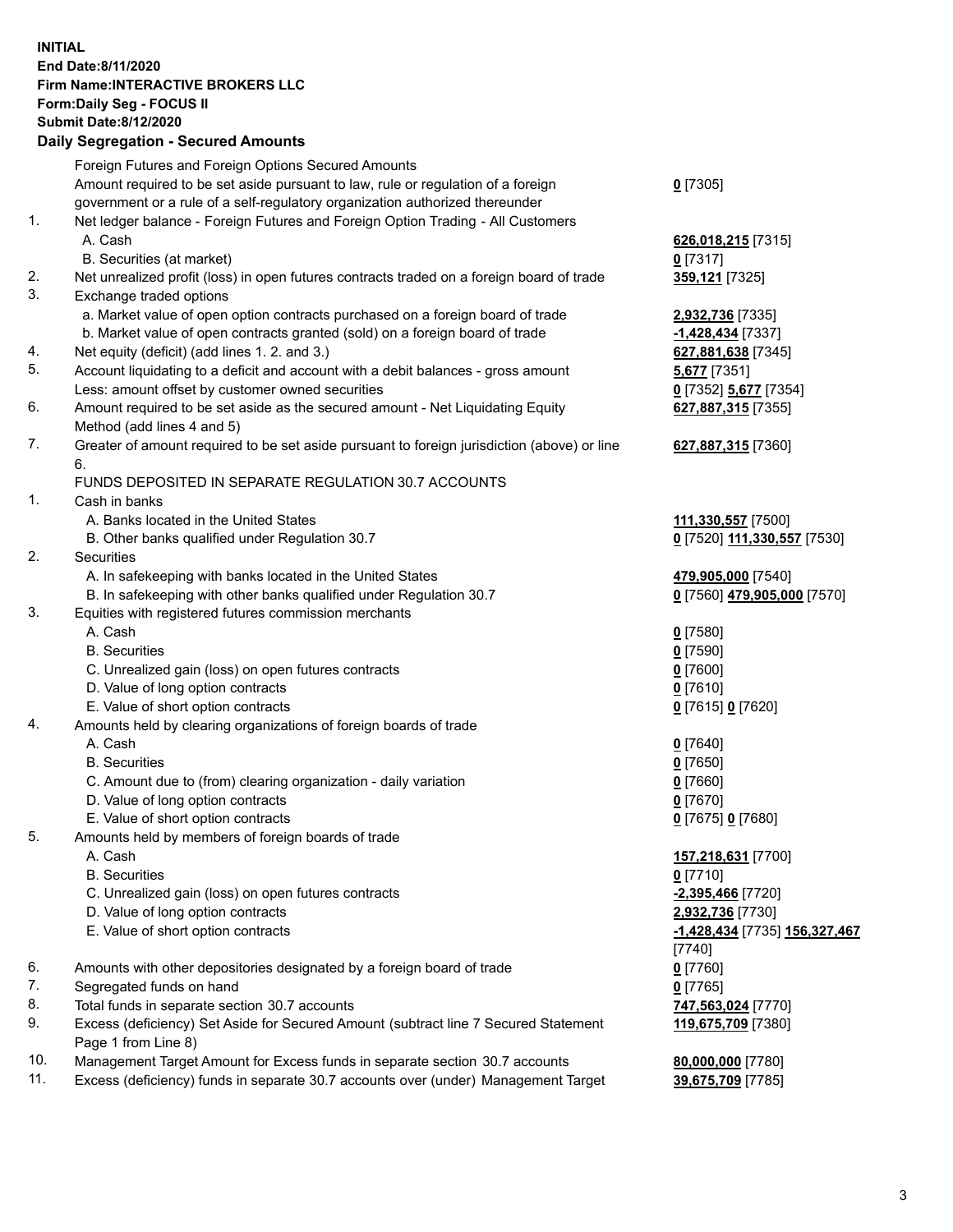**INITIAL End Date:8/11/2020 Firm Name:INTERACTIVE BROKERS LLC Form:Daily Seg - FOCUS II Submit Date:8/12/2020 Daily Segregation - Segregation Statement** SEGREGATION REQUIREMENTS(Section 4d(2) of the CEAct) 1. Net ledger balance A. Cash **5,415,390,152** [7010] B. Securities (at market) **0** [7020] 2. Net unrealized profit (loss) in open futures contracts traded on a contract market **60,306,395** [7030] 3. Exchange traded options A. Add market value of open option contracts purchased on a contract market **314,289,644** [7032] B. Deduct market value of open option contracts granted (sold) on a contract market **-272,545,893** [7033] 4. Net equity (deficit) (add lines 1, 2 and 3) **5,517,440,298** [7040] 5. Accounts liquidating to a deficit and accounts with debit balances - gross amount **6,164,811** [7045] Less: amount offset by customer securities **0** [7047] **6,164,811** [7050] 6. Amount required to be segregated (add lines 4 and 5) **5,523,605,109** [7060] FUNDS IN SEGREGATED ACCOUNTS 7. Deposited in segregated funds bank accounts A. Cash **1,170,180,229** [7070] B. Securities representing investments of customers' funds (at market) **2,476,717,980** [7080] C. Securities held for particular customers or option customers in lieu of cash (at market) **0** [7090] 8. Margins on deposit with derivatives clearing organizations of contract markets A. Cash **7,604,201** [7100] B. Securities representing investments of customers' funds (at market) **2,015,456,562** [7110] C. Securities held for particular customers or option customers in lieu of cash (at market) **0** [7120] 9. Net settlement from (to) derivatives clearing organizations of contract markets **13,706,448** [7130] 10. Exchange traded options A. Value of open long option contracts **314,151,681** [7132] B. Value of open short option contracts **-272,512,925** [7133] 11. Net equities with other FCMs A. Net liquidating equity **0** [7140] B. Securities representing investments of customers' funds (at market) **0** [7160] C. Securities held for particular customers or option customers in lieu of cash (at market) **0** [7170] 12. Segregated funds on hand **0** [7150] 13. Total amount in segregation (add lines 7 through 12) **5,725,304,176** [7180] 14. Excess (deficiency) funds in segregation (subtract line 6 from line 13) **201,699,067** [7190] 15. Management Target Amount for Excess funds in segregation **155,000,000** [7194] **46,699,067** [7198]

16. Excess (deficiency) funds in segregation over (under) Management Target Amount Excess